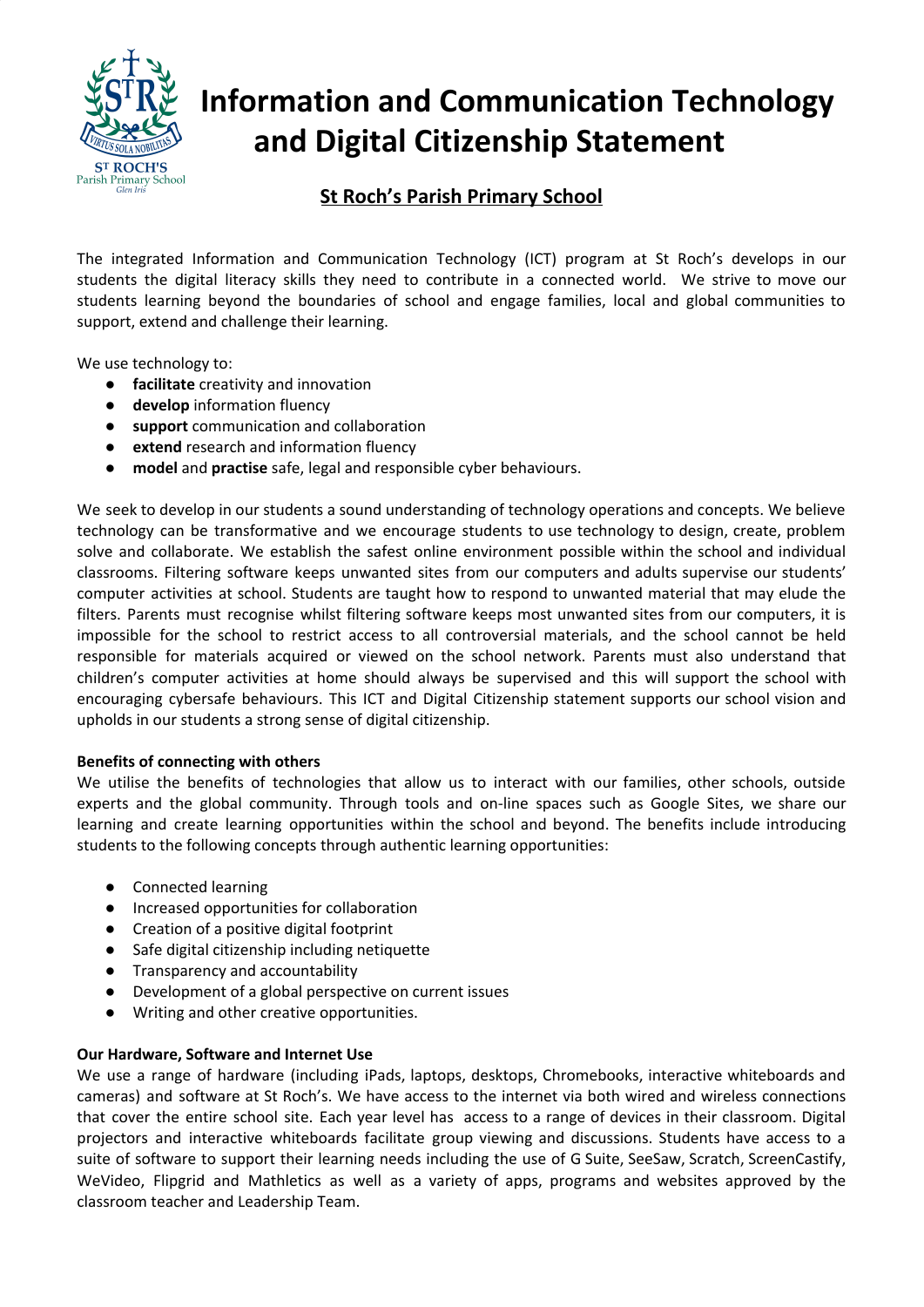## **Digital Citizenship**

At St Roch's we emphasise the need for digital citizenship. This involves using ICT in a safe, legal and responsible way. Digital Citizenship is a focus for the start of each year and will continue to be taught throughout the year both explicitly and across many curriculum areas. We learn how to be responsible digital citizens by respecting and protecting others and ourselves whilst being aware of the rules around copyright and plagiarism.

#### **Behaviours of a Positive Digital Citizen**

At St Roch's we use ICT in a safe, legal, and responsible way. We embrace the following conditions or facets of being a digital citizen.

All students at St Roch's will be introduced to the following agreement at the beginning of each new school year and will acknowledge that they agree in order to have access to the school's ICT resources.

#### **Respect & Protect Yourself**

- I will select online names that are appropriate and I will consider the information and images that I post online.
- I will not give out my personal details, contact details or schedule of my activities on the internet without permission from an adult.
- I will only search for and access websites and programs that are for my school work and have been approved by my teacher.
- I will only use my own username and password, which I will keep secret.
- If I see anything inappropriate or I receive messages I do not like, I will tell a staff member immediately and take a screenshot if possible.
- EMAIL will only be used to sign up for websites that a teacher has approved.
- EMAIL use during school hours will only be used for the learning activity.
- EMAIL outside of school use can be for communicating with friends and family.

#### **Respect & Protect Others**

- I will not use technologies to bully or tease other people.
- I will not access or alter another person's files or online material.
- All messages I send online will be polite and respectful.
- When emailing, I will always use a greeting and a salutation (e.g. Dear Mrs White, ……., From Tommy)
- I will protect others by reporting abuse and not forwarding inappropriate materials.
- If I become aware of a student or staff member's password I will tell a staff member immediately.

#### **Respect & Protect Equipment**

- I understand that the use of ICT is a privilege not a right.
- I will take care when handling all ICT equipment.
- I understand that if I deliberately damage equipment I am responsible for its replacement.

#### **Respect & Protect Copyright (Grades 3-6)**

- I will cite (in a reference list) any use of websites, books, images and media to ensure I give credit to the owner.
- I will use appropriate image search filters when re-using images on the web to ensure they are royalty free.

I understand that all of my email and internet use whilst at school is monitored and recorded by the school.

# If you're not sure- ask your teacher!

I understand that if I deliberately breach these conditions, the repercussions could include suspension of computer privileges, notification of parents and issuing of consequences.

| <b>Respect</b>  | <b>Respect</b>   | <b>Respect</b> | <b>Respect</b> |
|-----------------|------------------|----------------|----------------|
| and             | and              | and            | and            |
| <b>Protect</b>  | Protect          | <b>Protect</b> | <b>Protect</b> |
| <b>Yourself</b> | <b>Equipment</b> | <b>Others</b>  | Copyright      |
|                 |                  |                | C              |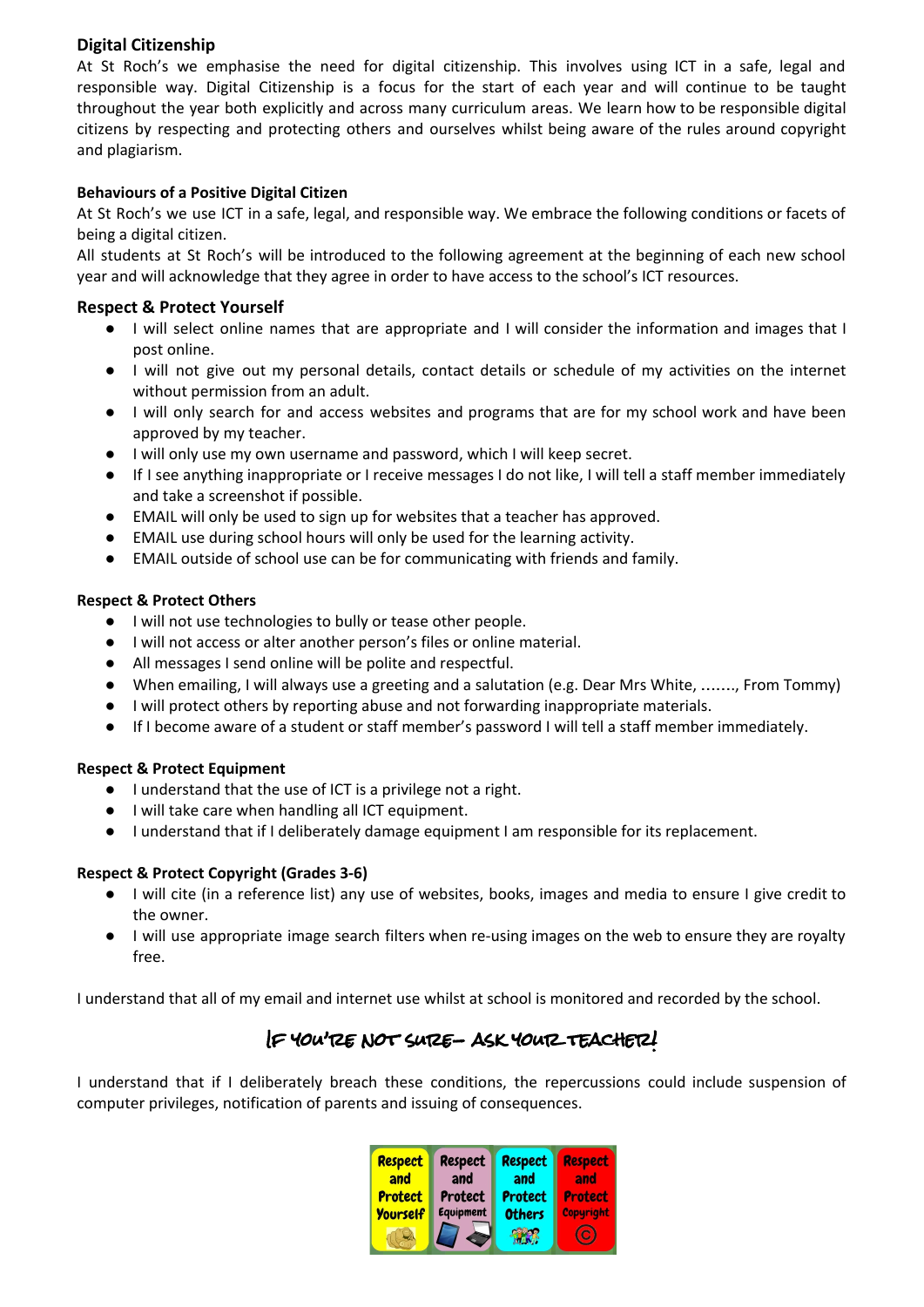#### **Students agree to:**

- use the technology at school for learning, use the equipment carefully and safely and not interfere with the work or data of another student
- remember that the content on the web is someone's property and they should not use copyrighted material. They give credit to the owner of the material provided under Creative Commons Licences.
- be respectful in how they talk to and work with others online and never write or participate in online bullying or inappropriate behaviour
- think carefully about what they read on the Internet and question if it is from a reliable source
- keep themselves and their friends safe by not giving out personal details including full names, telephone numbers, addresses and inappropriate images and by protecting their passwords
- talk to their teacher or another adult if:
	- they need help online
	- they come across sites which are not suitable for our school
	- someone writes something they do not like, or makes them and their friends feel uncomfortable or asks them to provide information that they know is private.
	- they feel that the welfare of other students at the school is being threatened by online activities.
- be aware that their Internet use and email will be monitored through the Catholic Education Commission Victoria (CECV) filtering system
- have a virus checker in place if sharing files between school and home.

#### **Parents are requested to:**

- support these behaviours at home and encourage safe and ethical use of technology tools, for example, parents monitor the use of their children's devices and ensure that they are not used in the bedroom
- advise the school if there are any concerns relating to online behaviours within our community.

## **IMPLEMENTATION**

This policy will be made available to parents and students at the beginning of each year, on the school website and through the parent handbook. Any parent or student who needs clarification is welcome to speak to the Principal (principal@srgleniris.catholic.edu.au) or the ICT & Digital Technologies Leader (Penny Hansen, phansen@srgleniris.catholic.edu.au)

#### **Breaches of this policy may result in the following consequences:**



The school may exercise its right to monitor the use of the school's computer systems, including the monitoring of websites, the interception of email and the deletion of inappropriate materials in circumstances where it believes unauthorised use of the school's computer system is or may be taking place, or the system is or may be being used for criminal purposes or for storing text or imagery which is unauthorised or unlawful.

**Our use of ICT is supported by other school policies,** including Student Wellbeing and Anti-Bullying policies.

## **What is G Suite for Education?**

G Suite for Education is a service providing several Google products under a custom domain name, in our case @srgleniris.catholic.edu.au. Our school retains administrative powers and can monitor as well as customise which services are available to students and staff. It features several web applications with similar functionality to traditional office suites, including Drive, Documents, Presentations, Spreadsheets, Sites and email. Files are stored in the "cloud" and due to Google's size, may be stored in servers outside of Australia. St Roch's retains ownership of all files/data stored in the cloud. For more information on Google's privacy policy for education please visit **www.google.com/edu/trust/**